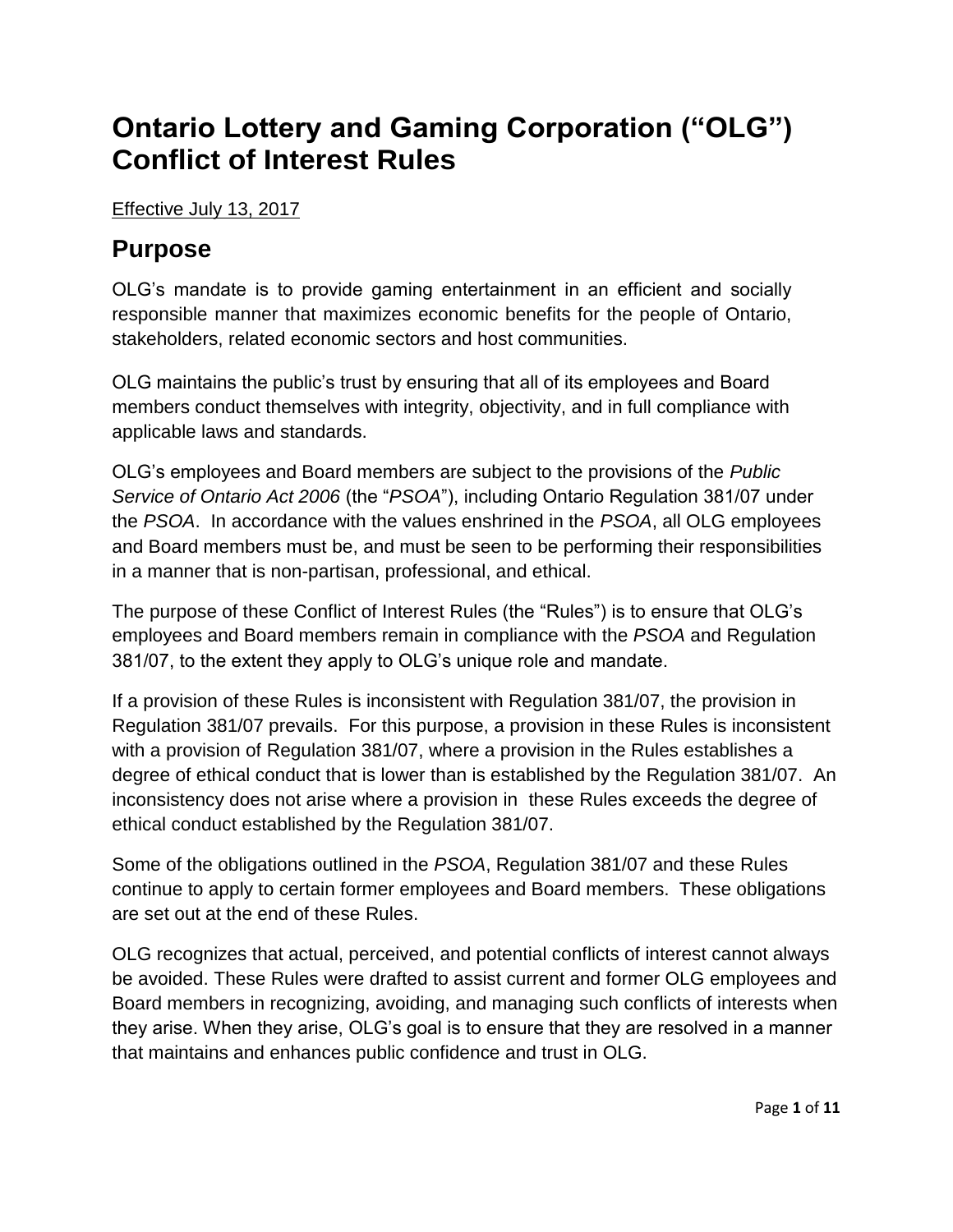### **Definitions**

For the purposes of these Rules:

**"Board members"** means members of OLG's Board of Directors;

"**confidential information**" means information that is not available to the public and if disclosed, could result in harm to OLG or the Crown, or could give the person to whom it is disclosed an advantage;

**"former employee"** and **"former Board member"** mean a former employee or Board member of OLG who has fully terminated his or her relationship with OLG, and no longer receives remuneration, including ongoing severance payments, from OLG. OLG employees and Board members on an authorized leave of absence or on temporary assignment are considered current, and not former, employees and/or Board members;

"**designated senior position**" means the following positions: (i) President and Chief Executive Officer ("CEO"); (ii) Executive Vice Presidents; (iii) Chief Operating Officer; (iv) Chief Compliance Officer; (v) Chief Administrative Officer; (vi) General Counsel; (vii) Chief Information Officer; (viii) Chief Financial Officer; and (ix) Senior Vice Presidents;

"**employee**" means every person, whether employed on a full-time or part-time basis, who receives compensation from OLG through its payroll system;

"**gift**" includes a benefit of any kind;

"**spouse**" is defined in section 1 of the *Family Law Act*, or either of two persons who live together in a conjugal relationship outside of marriage;

**"substantial interest"** is an interest, whether personal, financial or otherwise, which could reasonably be expected to inhibit neutral and impartial decision-making and/or negotiation.

# **What is a Conflict of Interest?**

A conflict of interest occurs when a current or former employee or Board member's personal or business interests may be, or may reasonably be perceived to be, in conflict with his or her responsibilities as a current or former OLG employee or Board member.

OLG employees and Board members should not obtain any personal benefit, whether direct or indirect, as a result of reaching business decisions on behalf of OLG or the Crown.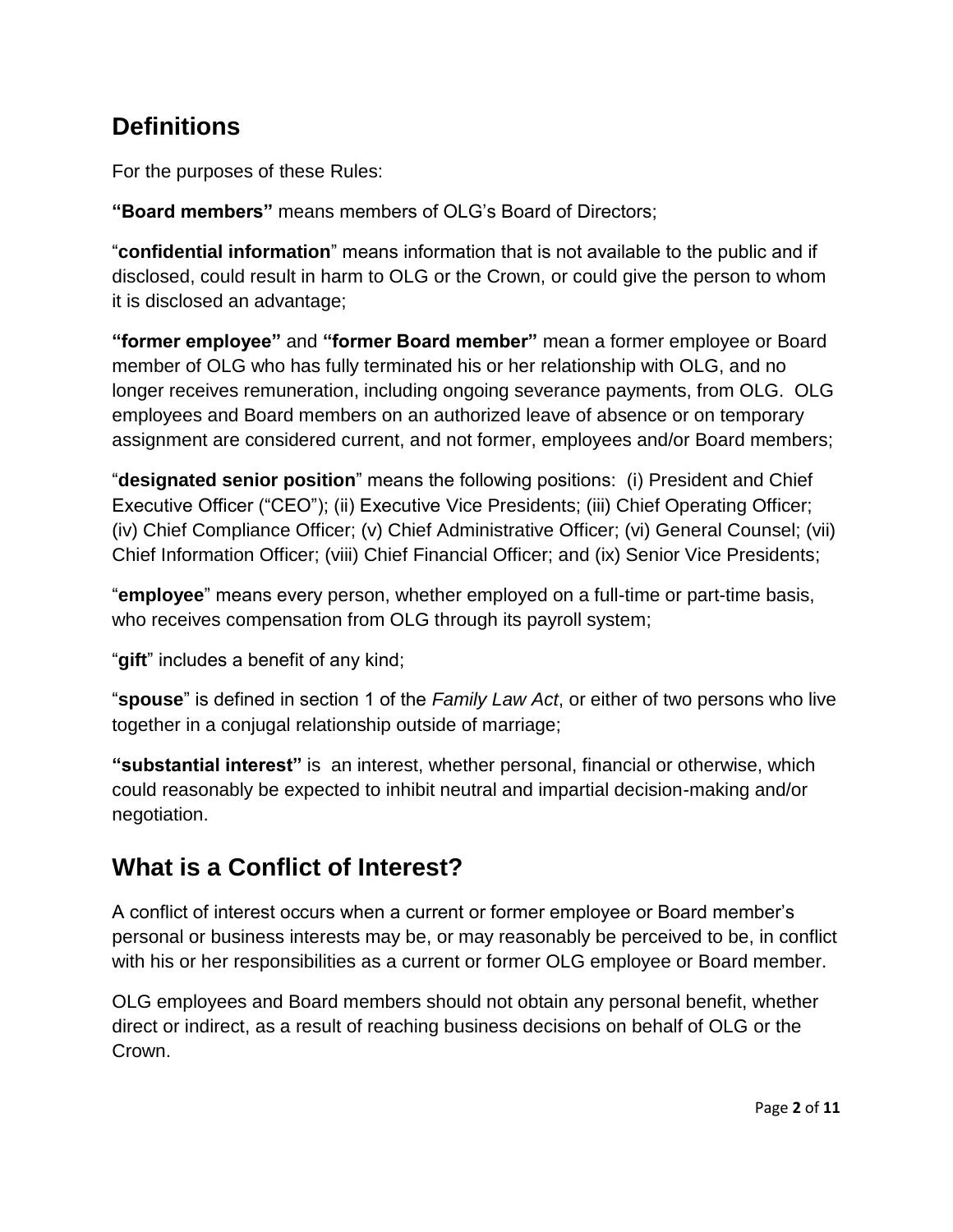## **Disclosure of Conflict of Interest and OLG's Ethics Executive**

A current or former OLG employee is required to promptly notify his or her Ethics Executive (as defined in the *PSOA*) in writing, if he or she has a conflict of interest or a potential conflict of interest. If a current or former employee has a personal or pecuniary interest that could raise an issue under the conflict of interest rules, the current or former employee should notify the Ethics Executive directly.

A Board member or former Board member is required to promptly notify his or her Ethics Executive, in writing, if he or she has a conflict of interest or a potential conflict of interest, including a personal or pecuniary interest. The Ethics Executive will provide direction as to the handling of any issue.

OLG's Ethics Executives are:

- for current employees, the President and Chief Executive Officer (CEO), subject to his/her discretion to refer the matter for determination to the Ontario Conflict of Interest Commissioner:<sup>1</sup>
- for Board members, the Chair of the Board, subject to his/her discretion to refer the matter for determination to the Ontario Conflict of Interest Commissioner; and,
- for former employees or Board members, the Ontario Conflict of Interest Commissioner.

A current or former OLG employee or Board member may request that his or her Ethics Executive provide advice concerning the application of the conflict of interest rules.

All current or former OLG employees and Board members shall comply with the direction of their Ethics Executive or the Conflict of Interest Commissioner.

 $\overline{\phantom{a}}$ 

<sup>1</sup> In accordance with Ontario Regulation 147/10 under the *PSOA*.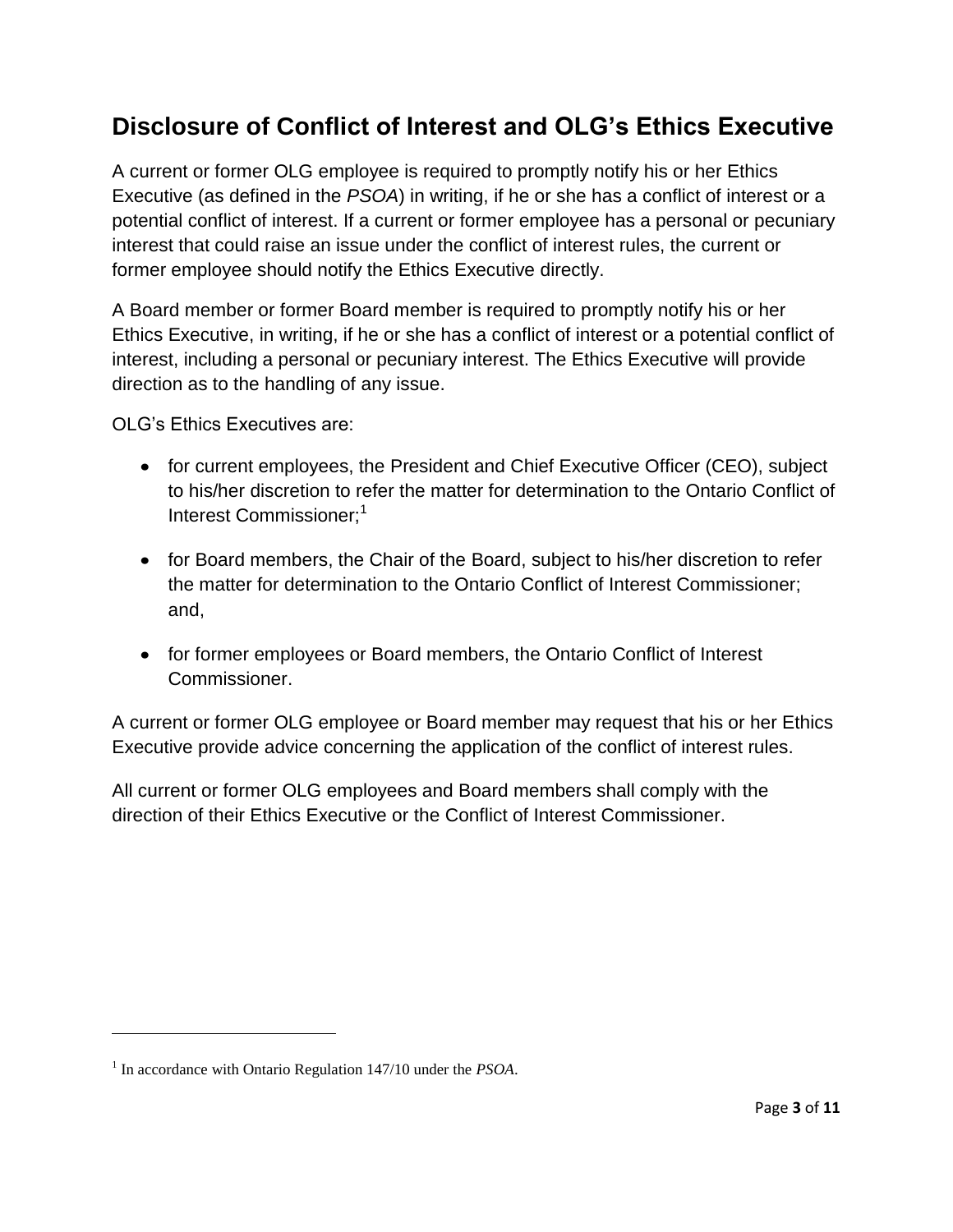# **Part I: Rules Applicable to Current OLG Employees and Board Members**

#### **Benefiting Self, Spouse or Children**

An OLG employee or Board member:

- shall not use or attempt to use his or her employment or appointment to directly or indirectly benefit himself or herself, or his or her spouse or children. The employee or Board member must refrain from participating in any decisionmaking activity in the course of employment that could be seen to confer a benefit on himself or herself or his or her spouse or children; and,
- shall not allow the prospect of his or her future employment by another person or entity to detrimentally affect the performance of his or her duties to OLG or to the Crown.

# **Accepting Gifts**

If a reasonable person might conclude that a gift could influence an employee or Board member when performing his or her duties to OLG or the Crown, the employee or Board member shall not, directly or indirectly, accept a gift from any of the following persons or entities:

- a person, group or entity that has dealings with OLG or the Crown;
- a person, group or entity to whom the employee or Board member provides services in the course of his or her duties to OLG or the Crown;
- A person, group or entity that seeks to do business with OLG or the Crown.

If an employee or Board member receives a gift as described above, the employee or Board member shall notify his or her Ethics Executive. Unacceptable gifts should be returned with thanks and clarification of OLG's Conflict of Interest Rules.

These Rules do not prevent an employee or Board member from accepting a gift of nominal value given as an expression of courtesy or hospitality if doing so is reasonable in the circumstances. Gaming employees may accept gratuities pursuant to OLG's internal policies.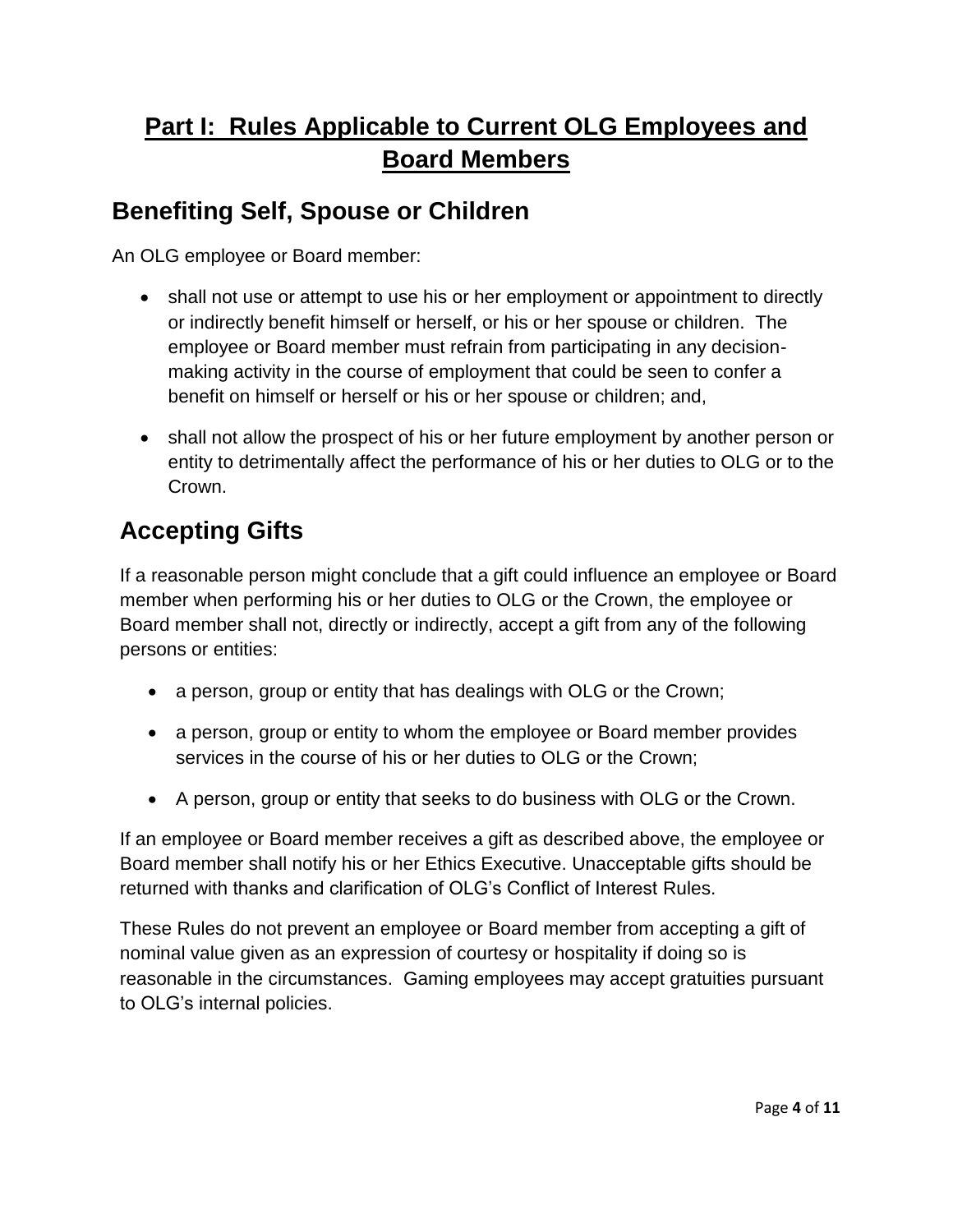## **Disclosing confidential information**

OLG employees and Board members may obtain access to confidential information, as defined under "Definitions" in these Rules, over the course of their duties at OLG. OLG employees and Board members are prohibited from:

- disclosing confidential information directly or indirectly obtained during the course of their employment or appointment with OLG to any person or entity unless permitted to do so by law or by OLG or the Crown;
- using confidential information in a business or undertaking outside their work for OLG;
- accepting a gift directly or indirectly in exchange for disclosing confidential information.

# **Giving Preferential Treatment**

When performing his or her duties to OLG or the Crown, an OLG employee or Board member:

- shall not give preferential treatment to any person or entity, including a person or entity in which the OLG employee or Board member, or a member of his or her family or a friend, has an interest; and
- shall endeavor to avoid creating any appearance that preferential treatment has been given to a person or entity that could benefit from it.
- An OLG employee or Board member shall not offer assistance to a person or entity in dealing with OLG other than assistance given in the ordinary course of his or her employment or appointment by OLG.

# **Hiring Family Members**

An OLG employee or Board member shall not, on behalf of OLG:

- Hire his or her spouse, child, parent or sibling;
- Enter into a contract with his or her spouse, child, parent or sibling or with a person or entity in which any of them has a substantial interest;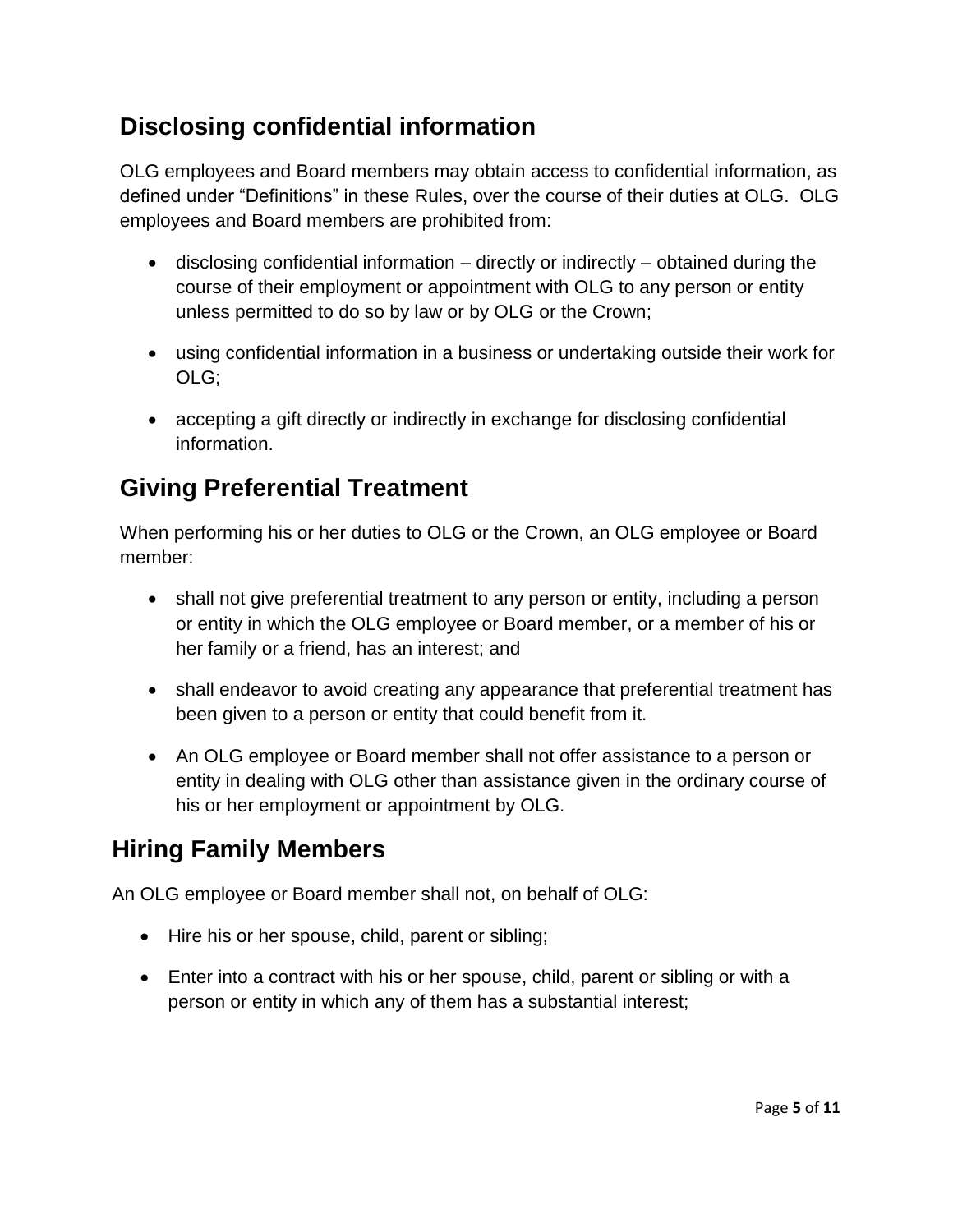Participate on any panel that will interview a family member and must not exert any influence, directly or indirectly, in the hiring decision regarding a family member.

Where OLG employees and Board members are responsible for hiring decisions, they must ensure that no person so hired reports to or supervises the work of a spouse, child, parent or sibling.

An OLG employee or Board member who reports to, or supervises the work of, his or her spouse, child, parent or sibling shall notify his or her Ethics Executive of the same.

### **Engaging in Business, etc.**

An OLG employee or Board member shall not become employed by, or engage in a business or undertaking outside his or her employment or appointment in any of the following circumstances:

- If the employee or Board member's private interests in connection with the outside employment or undertaking could conflict with his or her duties to OLG or the Crown.
- If the outside employment or undertaking would interfere with the employee or Board member's ability to perform his or her duties to OLG or the Crown.
- If the outside employment is in a professional capacity and is likely to influence or detrimentally affect the employee or Board member's ability to perform his or her duties to OLG or the Crown.
- If the outside employment would constitute full-time employment for another person. However, this paragraph does not apply with respect to an employee who is employed part-time by OLG, or to an employee or Board member who is on an authorized leave of absence from his or her position but only if the outside employment is not contrary to or inconsistent with the terms of the leave of absence.
- If, in connection with the outside employment or undertaking, any person would derive an advantage from the employee or Board member's employment with OLG.
- If OLG or government premises, equipment or supplies are used in the outside employment or undertaking.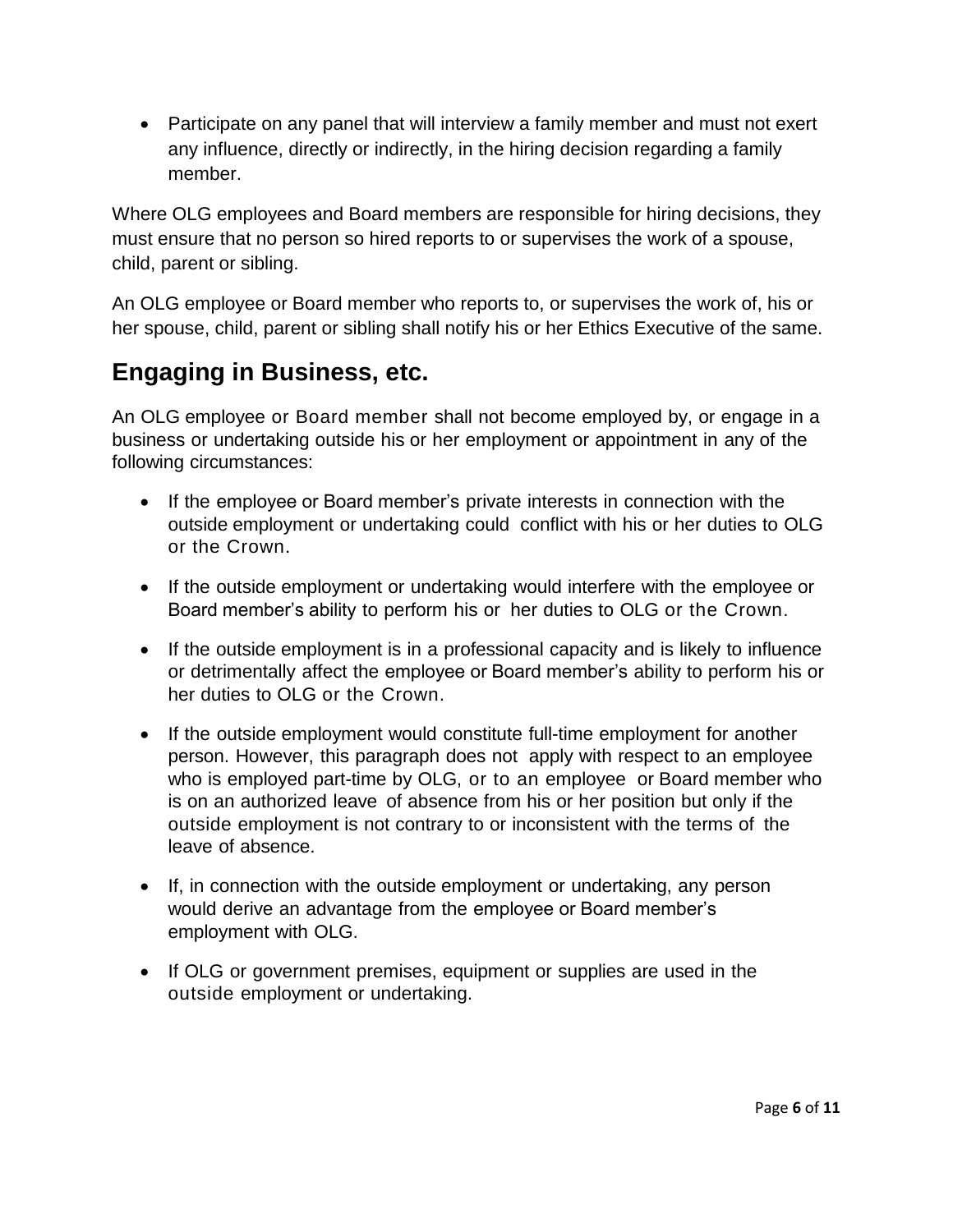## **Participating in Decision-Making**

Unless he or she obtains prior approval from his or her Ethics Executive, an OLG employee or Board member is prohibited from participating in decision-making by OLG or the Crown with respect to a matter that the employee or Board member is able to influence in the course of his or her duties if the employee or Board member could benefit, directly or indirectly, from the decision in any material way.

An OLG employee or Board member who, in the course of his or her employment or appointment, is a member of an outside body or group, shall not participate in or attempt to influence decision-making by that body or group with respect to a matter if the employee or Board member could benefit from the decision directly or indirectly, or if, as a result of the decision, the interests of the body or group could conflict with the interests of OLG or the Crown. If such circumstances exist, the OLG employee or Board member shall inform the outside body or group.

# **Financial Declarations and Prohibitions on Certain Purchases**

The rules in this section apply to OLG employees and Board members who:

- 1. routinely work on one or more "matters that might involve the private sector," which is defined as a matter that relates to services:
	- a. currently provided by an OLG or Crown program where it is possible that a private sector entity will provide any of the services or any of the financing for the services; and,
	- b. that has been referred to a Ministry, a public body or an agency of the Crown by the Executive Council for review or implementation;
- 2. have access to confidential information about the matter or matters involving the private sector obtained during their employment or appointment at OLG.

#### *Financial Declarations*

When an OLG employee or Board member covered by this section begins work on a matter that might involve the private sector, he or she must make a financial declaration to the Conflict of Interest Commissioner in accordance with section 11 of Ontario Regulation 381/07 in respect to that specific matter. This financial declaration includes certain disclosure obligations in relation to the financial interests of the employee or Board member's spouse and dependent children. Whenever there is a change in any of the information to be disclosed, the employee or Board member must provide the Conflict of Interest Commissioner with a revised declaration.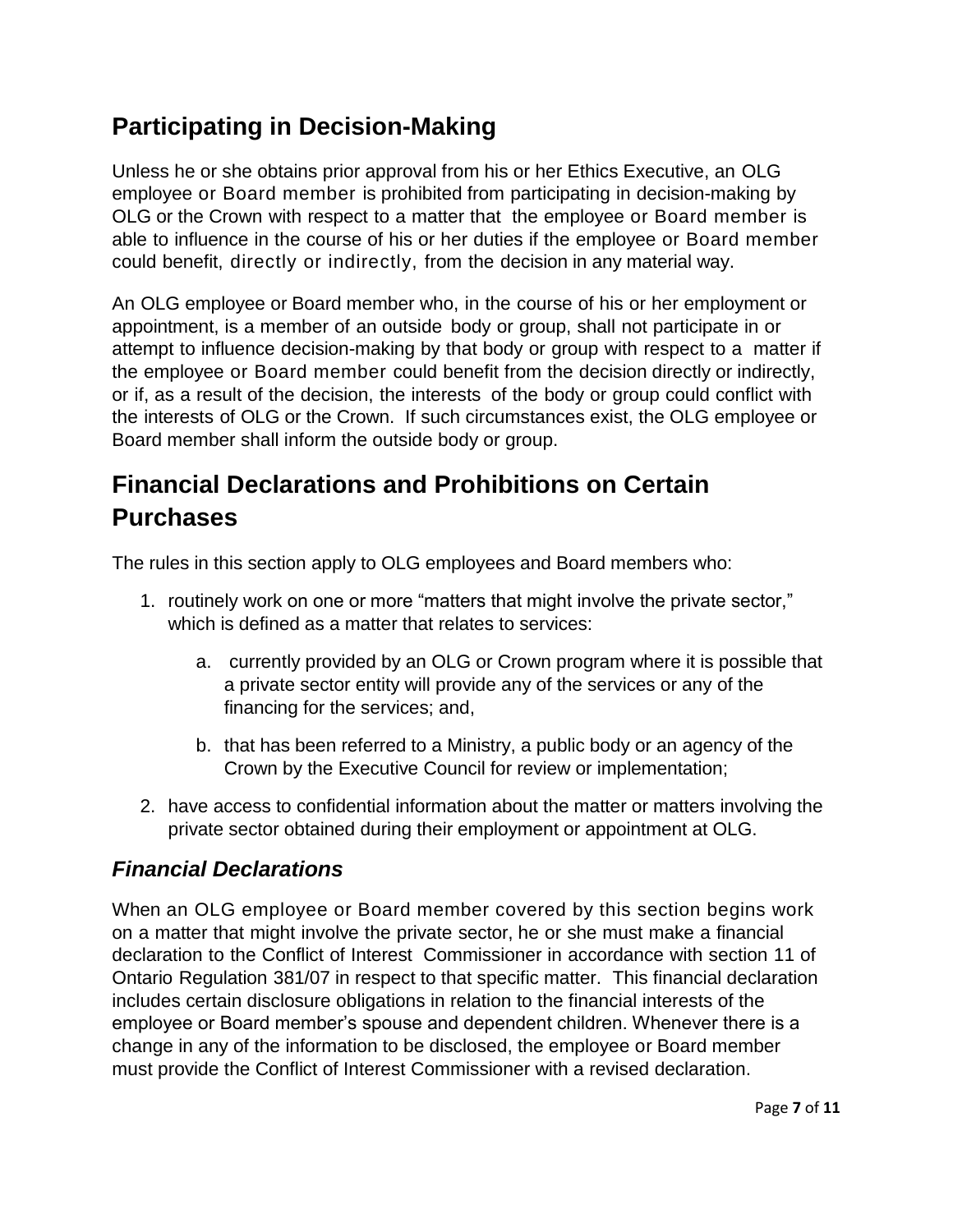An OLG employee or Board member must disclose the following matters respecting his or her financial interests:

- a) legal or beneficial interest in securities or derivatives of corporations or governments, other than the Government of Ontario;
- b) legal or beneficial interest in a business entity or a commercial operation or in the assets of such an entity or operation;
- c) legal or beneficial interest in real property;
- d) legal or beneficial interest in a mutual fund that is operated as an investment club where:
	- i. its shares or units are held by not more than 50 persons and its indebtedness has never been offered to the public;
	- ii. it does not pay or give any remuneration for investment advice or in respect of trades in securities, except normal brokerage fees; and
	- iii. all of its members are required to make contributions in proportion to the shares or units each holds for the purpose of financing its operations.

The OLG employee or Board member shall also disclose the above information in respect of his or her spouse and dependent children, but only to the extent that the legal or beneficial interests of the spouse or a child would create a conflict or interest. The OLG employee or Board member shall make reasonable efforts to obtain information of the financial interest of his or her spouse and dependent children in order to comply with this requirement.

However, an OLG employee or Board member is not required to disclose his or her legal or beneficial interest in any of the following:

- 1. A mutual fund within the meaning of subsection 1(1) of the *Securities Act* other than a mutual fund described in paragraph (d) above;
- 2. Fixed-value securities issued or guaranteed by a government or a government agency;
- 3. A guaranteed investment certificate or similar financial instrument issued by a financial institution entitled by law to issue such instruments;
- 4. A registered pension plan, employee benefit plan, annuity or life insurance policy, or a deferred profit sharing plan;
- 5. Real property that the OLG employee or Board member, or a member of their family, uses primarily as a residence or for recreational purposes.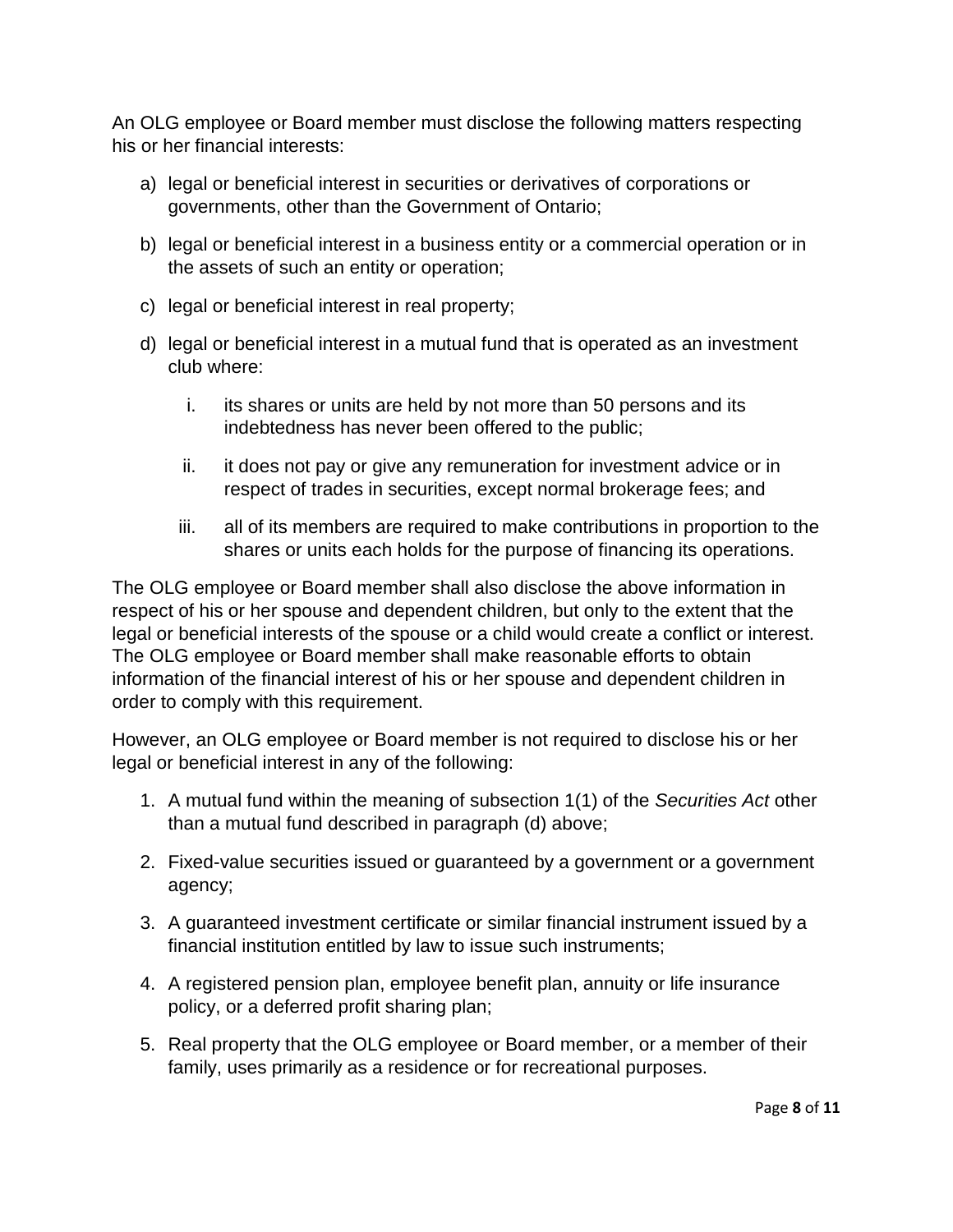#### *Prohibitions on Certain Purchases*

OLG employees or Board members falling within this section are also prohibited from purchasing, directly or indirectly, any interest in an entity that is carrying on or proposes to carry on any activity which falls within a "matter that might involve the private sector", as described above. However, there is an exception and limitation to the prohibitions on certain purchases:

- An OLG employee or Board member may purchase an interest in a mutual fund that includes securities of a person or entity described in the preceding paragraph, but not an interest in a mutual fund described in paragraph (d) under the "Financial Declarations" section.
- The prohibition on certain purchases ceases to have effect six months after the date on which the action in respect of the matter is completed, or six months after the date the OLG or the Crown ceases to work on the matter.

# **Part II: Rules That Apply to Former OLG Employees and Board Members**

These rules apply to every former OLG employee or OLG Board member, except those who ceased to be public servants prior to August 20, 2007.

Please also see the section entitled "Disclosure of Conflict of Interest and OLG's Ethics Executive" above in relation to the disclosure obligations of former employees and Board members.

### **Seeking Preferential Treatment, etc.**

A former OLG employee or Board member shall not seek preferential treatment by, or privileged access to, employees or Board members who work at OLG or in a minister's office, a ministry, or in any public body.

### **Disclosing Confidential Information**

A former OLG employee or Board member shall not disclose confidential information obtained during the course of his or her employment by OLG to a person or entity unless he or she is authorized to do so by law, the Crown, or OLG.

A former OLG employee or Board member shall not use confidential information in a business or undertaking.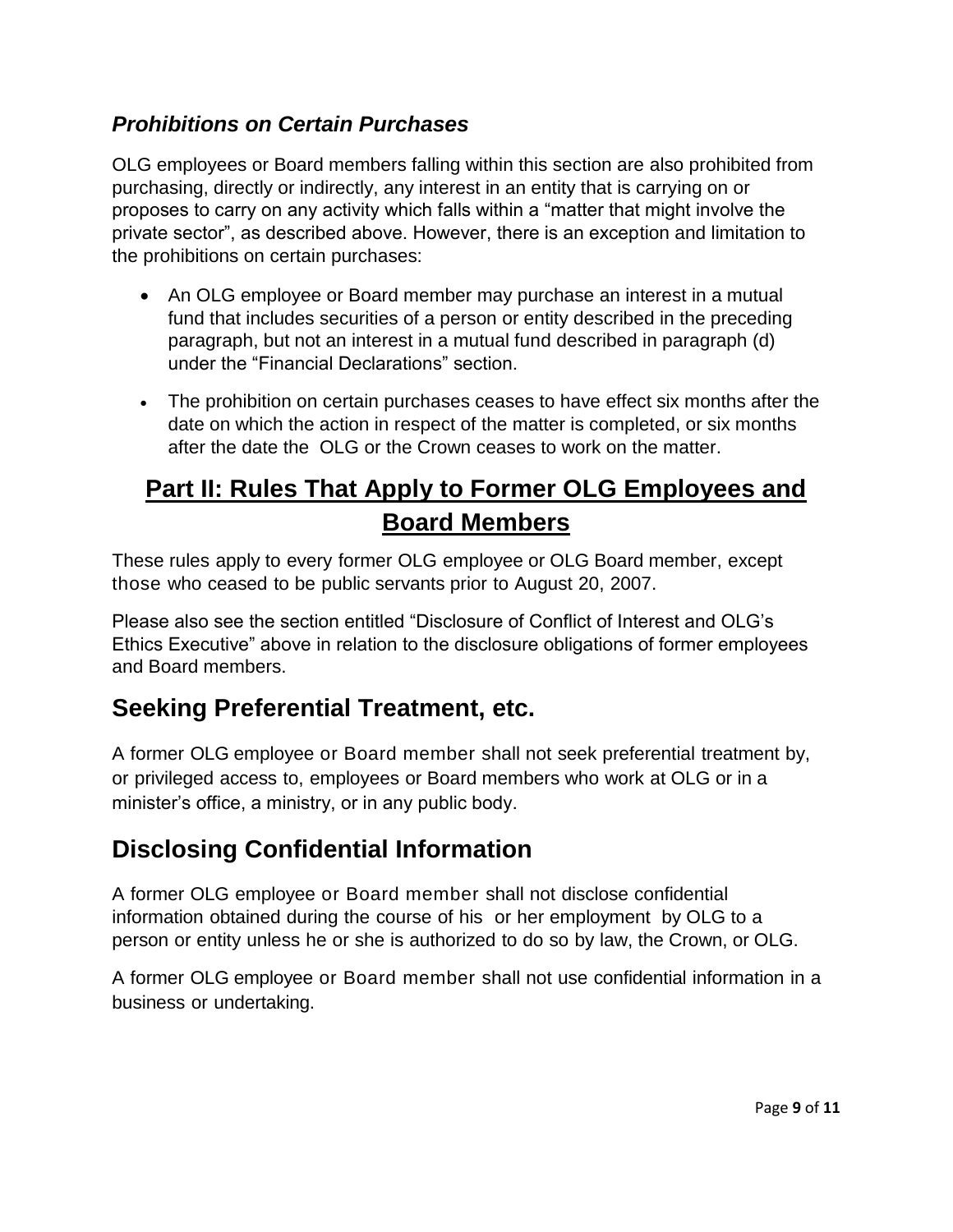#### **Restriction on Lobbying**

This section applies to a former OLG employee who, immediately before ceasing to be an OLG employee, was employed in a "designated senior position".

For 12 months after ceasing to be an OLG employee, the former employee shall not lobby any of the following persons:

- 1. Any individual who works at OLG or in a ministry or public body in which the former OLG employee worked at any time during the 12 months before he or she ceased to be a public servant and no longer receiving remuneration, including ongoing severance payments, from OLG;
- 2. The minister of any ministry in which the former OLG employee worked at any time during the 12 months before he or she ceased to be a public servant;
- 3. Any individual who works in the office of a minister described in paragraph 2.

#### **Restriction on Employment, etc.**

For 12 months after ceasing to be an OLG employee, including the receipt of any remuneration from OLG, former OLG employees are not permitted to accept employment or serve as a member of the board of directors of a public body, person or entity if they fit the following three criteria:

(i) s/he was employed in a designated senior position immediately before ceasing to be employed by OLG;

(ii) s/he had substantial involvement with the public body, person or entity in the 12 month period before ceasing employment with OLG; and

(iii) s/he had access to confidential information that could result in harm to OLG or the Crown if disclosed to the public body, person or entity or could give the public body, person or entity an unfair advantage in relation to one or more third parties.

To be clear, the 12-month restriction on employment commences on the date that the employee leaves OLG or ceases to receive remuneration from OLG, whichever is later. For those employees who occupy a designated senior position immediately before leaving OLG and have access to confidential information, but do not have substantial involvement with a public body, person or entity in the 12-month period before leaving OLG, the restriction on employment will not apply.